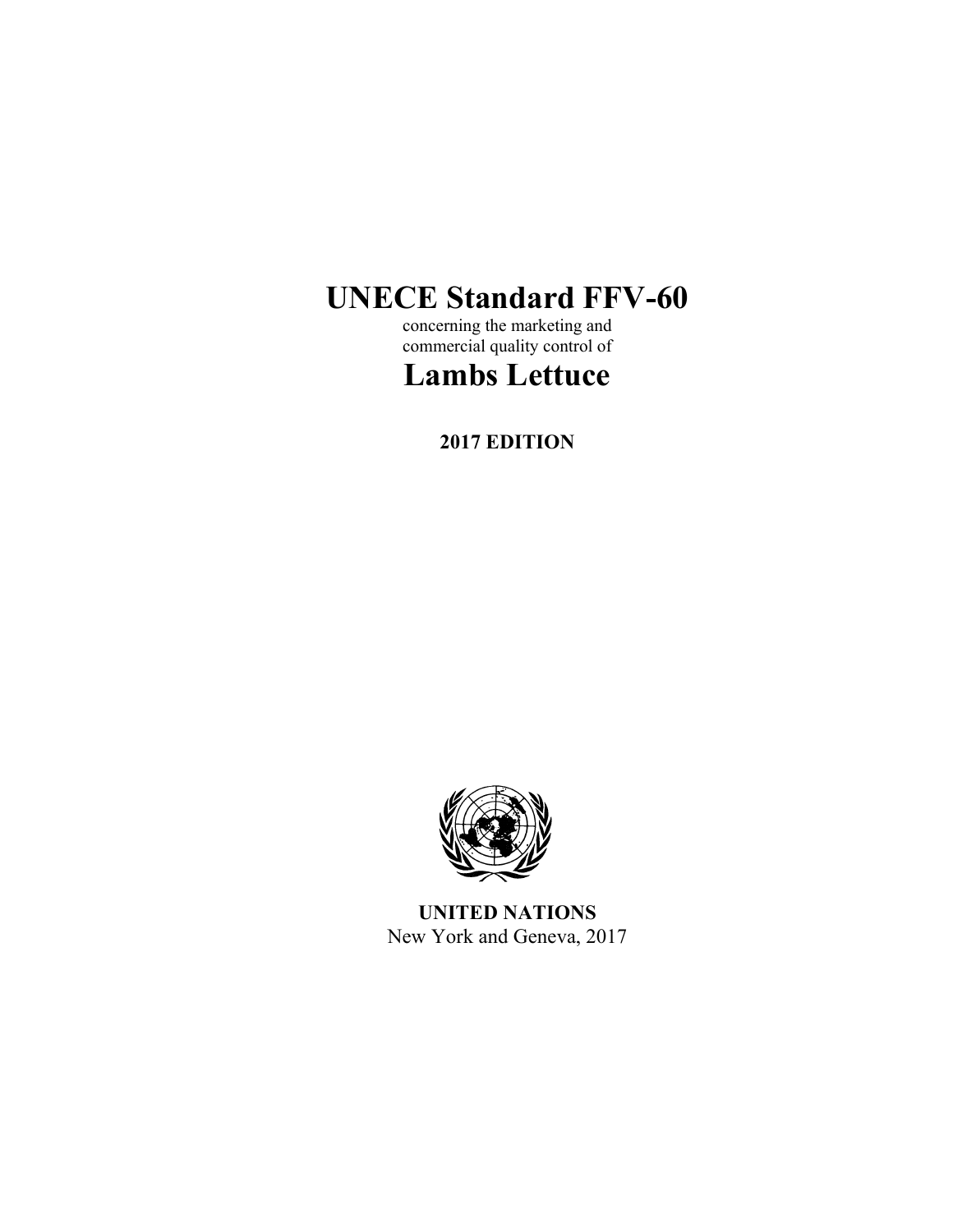#### **NOTE**

#### **Working Party on Agricultural Quality Standards**

The commercial quality standards developed by the Working Party on Agricultural Quality Standards of the United Nations Economic Commission for Europe (UNECE) help facilitate international trade, encourage highquality production, improve profitability and protect consumer interests. UNECE standards are used by governments, producers, traders, importers and exporters, and other international organizations. They cover a wide range of agricultural products, including fresh fruit and vegetables, dry and dried produce, seed potatoes, meat, cut flowers, eggs and egg products.

Any member of the United Nations can participate, on an equal footing, in the activities of the Working Party. For more information on agricultural standards, please visit our website <www.unece.org/trade/agr>.

The present Standard for Lambs Lettuce is based on document ECE/CTCS/WP.7/2015/6, reviewed and adopted by the Working Party at its seventy-first session.

Aligned with the Standard Layout (2017)

The designations employed and the presentation of the material in this publication do not imply the expression of any opinion whatsoever on the part of the United Nations Secretariat concerning the legal status of any country, territory, city or area or of its authorities, or concerning the delimitation of its frontiers or boundaries. Mention of company names or commercial products does not imply endorsement by the United Nations.

All material may be freely quoted or reprinted, but acknowledgement is requested.

Please contact the following address with any comments or enquiries:

Agricultural Standards Unit Economic Cooperation and Trade Division United Nations Economic Commission for Europe Palais des Nations CH-1211 Geneva 10, Switzerland E-mail: agristandards@unece.org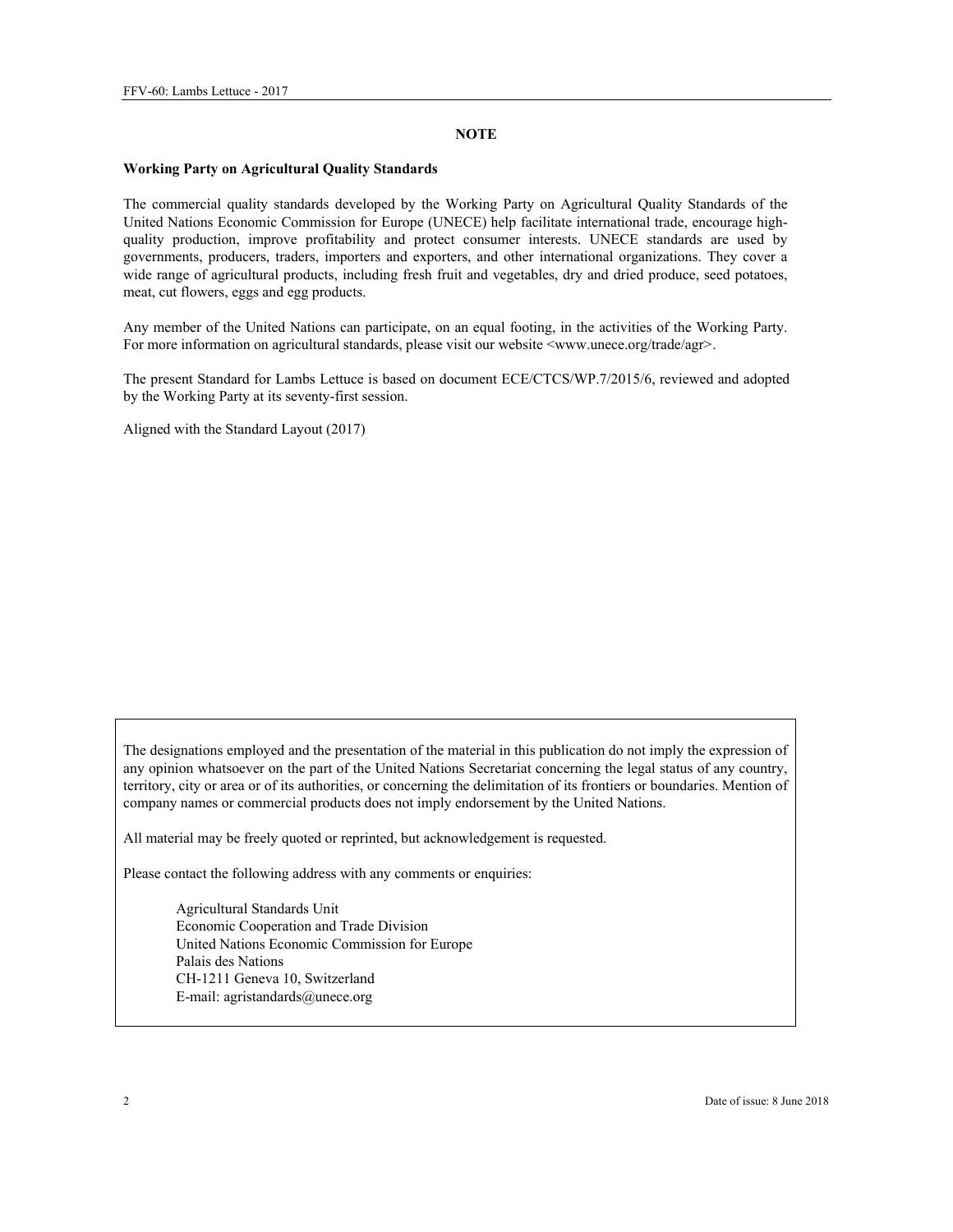# **UNECE Standard FFV- 60 concerning the marketing and commercial quality control of lambs lettuce**

## **I. Definition of produce**

This standard applies to rosettes of lambs lettuce of varieties (cultivars) grown from *Valerianella locusta* (L.) Laterr. to be supplied fresh to the consumer, lambs lettuce for industrial processing being excluded.

# **II. Provisions concerning quality**

The purpose of the standard is to define the quality requirements for lambs lettuce after preparation and packaging.

However, if applied at stages following export, products may show in relation to the requirements of the standard:

- a slight lack of freshness and turgidity
- a slight deterioration due to their development and their tendency to perish.

The holder/seller of products may not display such products or offer them for sale, or deliver or market them in any manner other than in conformity with this standard. The holder/seller shall be responsible for observing such conformity.

#### **A. Minimum requirements**

In all classes, subject to the special provisions for each class and the tolerances allowed, the lambs lettuce must be:

- intact; leaves and rosettes should be intact but cotyledons, outer leaves and roots may be removed
- sound; produce affected by rotting or deterioration such as to make it unfit for consumption is excluded
- clean, practically free of any visible foreign matter; however, unwashed lambs lettuce may have traces of earth or other growing material
- practically free from pests
- practically free from damage caused by pests
- fresh in appearance and turgid
- not running to seed
- free of abnormal external moisture
- free of any foreign smell and/or taste

Yellow cotyledons are not regarded as a defect.

The development and condition of the lambs lettuce must be such as to enable it:

• to withstand transportation and handling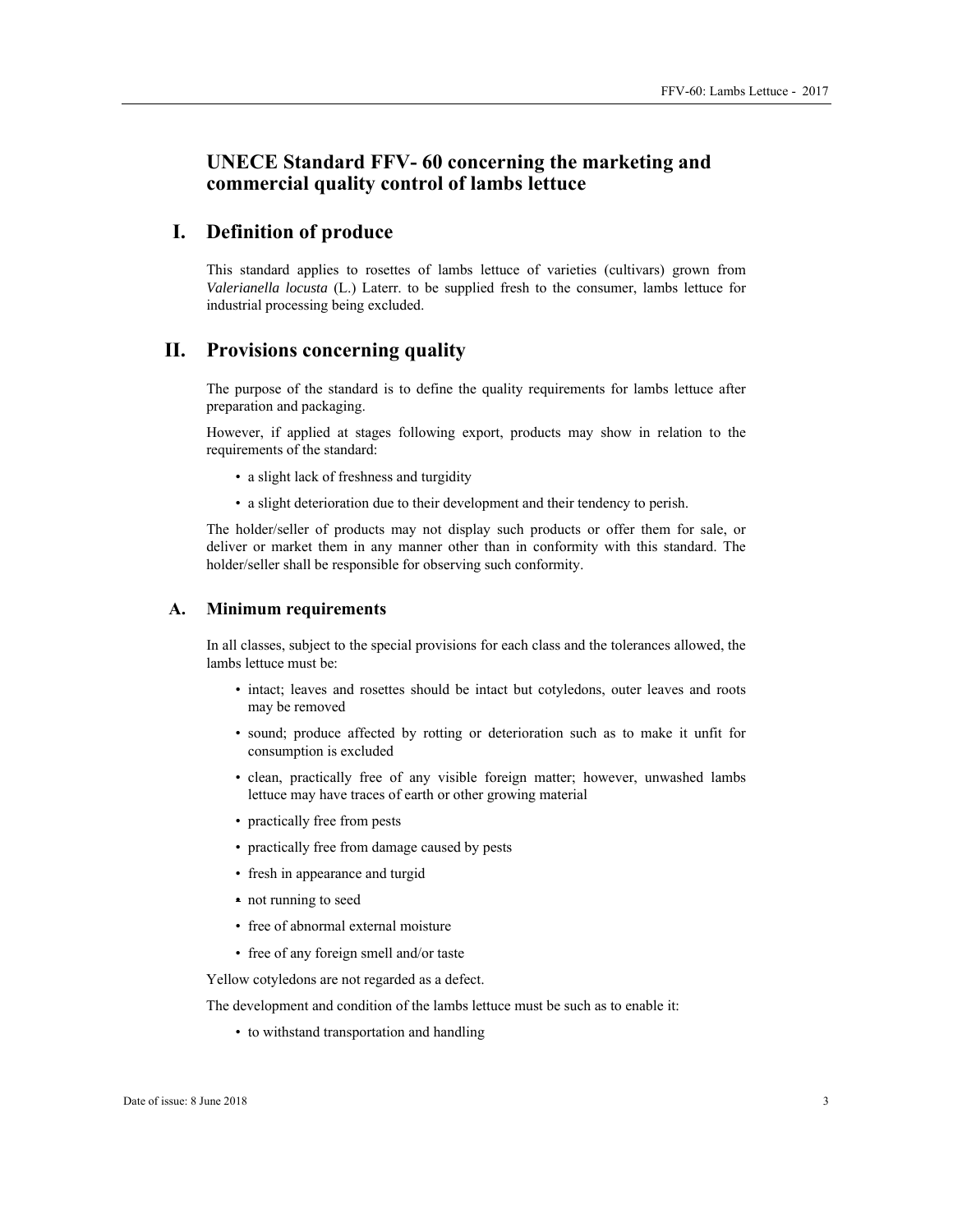• to arrive in satisfactory condition at the place of destination.

## **B. Classification**

Lambs lettuce is classified in two classes, as defined below:

 *(i) Class I* 

Lambs lettuce in this class must be of good quality. It must be characteristic of the variety and/or commercial type.

Lambs lettuce must be free from root tufts but a few rootlets are allowed.

The following slight defects, however, may be allowed, provided these do not affect the general appearance of the produce, the quality, the keeping quality and presentation in the package:

- slight defects in colouring
- slightly damaged leaves such as cracks, holes, tears, or bruises, provided the edibility is not affected.

#### *(ii) Class II*

This class includes lambs lettuce that does not qualify for inclusion in the higher class but satisfy the minimum requirements specified above.

The following defects may be allowed, provided the lambs lettuce retain its essential characteristics as regards the quality, the keeping quality and presentation:

- defects in colouring
- damaged leaves such as cracks, holes, tears, or bruises, provided the edibility is not seriously affected
- root tufts.

## **III. Provisions concerning sizing**

There is no sizing requirement for lambs lettuce.

### **IV. Provisions concerning tolerances**

At all marketing stages, tolerances in respect of quality shall be allowed in each lot for produce not satisfying the requirements of the class indicated.

#### **A. Quality tolerances**

#### *(i) Class I*

A total tolerance of 10 per cent, by number of rosettes or weight, of lambs lettuce not satisfying the requirements of the class but meeting those of Class II is allowed. Within this tolerance not more than 1 per cent in total may consist of produce neither satisfying the requirements of Class II quality nor the minimum requirements, or of produce affected by decay.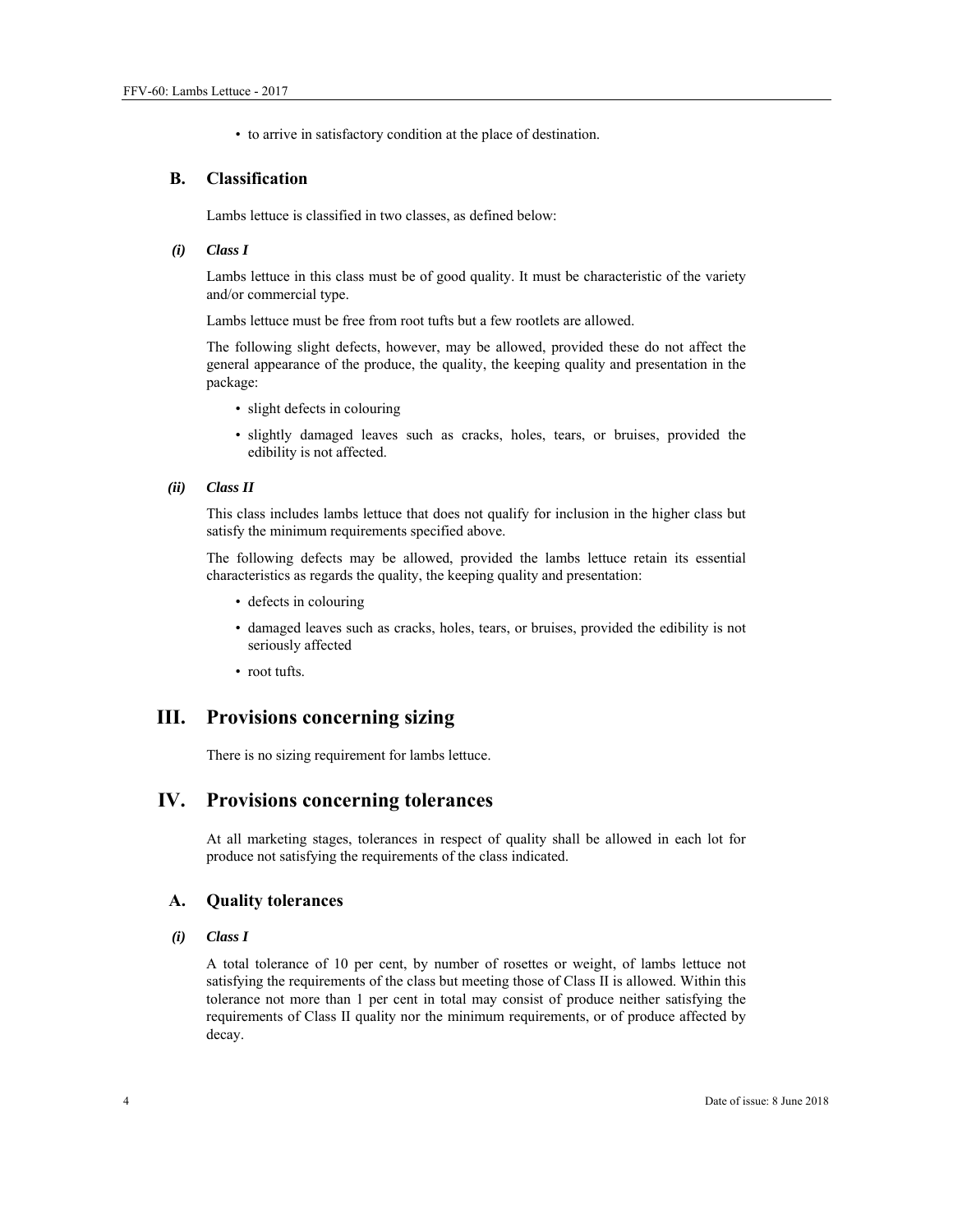In addition, 10 per cent, by weight, of single leaves are allowed.

 *(ii) Class II*

A total tolerance of 10 per cent, by number of rosettes or weight, of lambs lettuce satisfying neither the requirements of the class nor the minimum requirements is allowed. Within this tolerance not more than 2 per cent in total may consist of produce affected by decay.

In addition, 15 per cent, by weight, of single leaves are allowed.

## **V. Provisions concerning presentation**

## **A. Uniformity**

The contents of each package must be uniform and contain only lambs lettuce of the same origin, variety or commercial type and quality.

In class I, the rosettes should be practically uniform in size and colour.

The visible part of the contents of the package must be representative of the entire contents.

#### **B. Packaging**

Lambs lettuce must be packed in such a way as to protect the produce properly.

The materials used inside the package must be clean and of a quality such as to avoid causing any external or internal damage to the produce. The use of materials, particularly of paper or stamps bearing trade specifications, is allowed, provided the printing or labelling has been done with non-toxic ink or glue.

Packages must be free of all foreign matter.

## **VI. Provisions concerning marking**

Each package<sup>1</sup> must bear the following particulars, in letters grouped on the same side, legibly and indelibly marked, and visible from the outside:

#### **A. Identification**

Packer and/or dispatcher/exporter:

Name and physical address (e.g. street/city/region/postal code and, if different from the country of origin, the country) or a code mark officially recognized by the national authority<sup>2</sup> if the country applying such a system is listed in the UNECE database.

 $\overline{a}$ 

<sup>&</sup>lt;sup>1</sup> These marking provisions do not apply to sales packages presented in packages. However, they do apply to sales packages (pre-packages) presented individually.<br><sup>2</sup> The national legislation of a number of countries requires the explicit declaration of the name and

address. However, in the case where a code mark is used, the reference "packer and/or dispatcher (or equivalent abbreviations)" has to be indicated in close connection with the code mark, and the code mark should be preceded by the ISO 3166 (alpha) country/area code of the recognizing country, if not the country of origin.